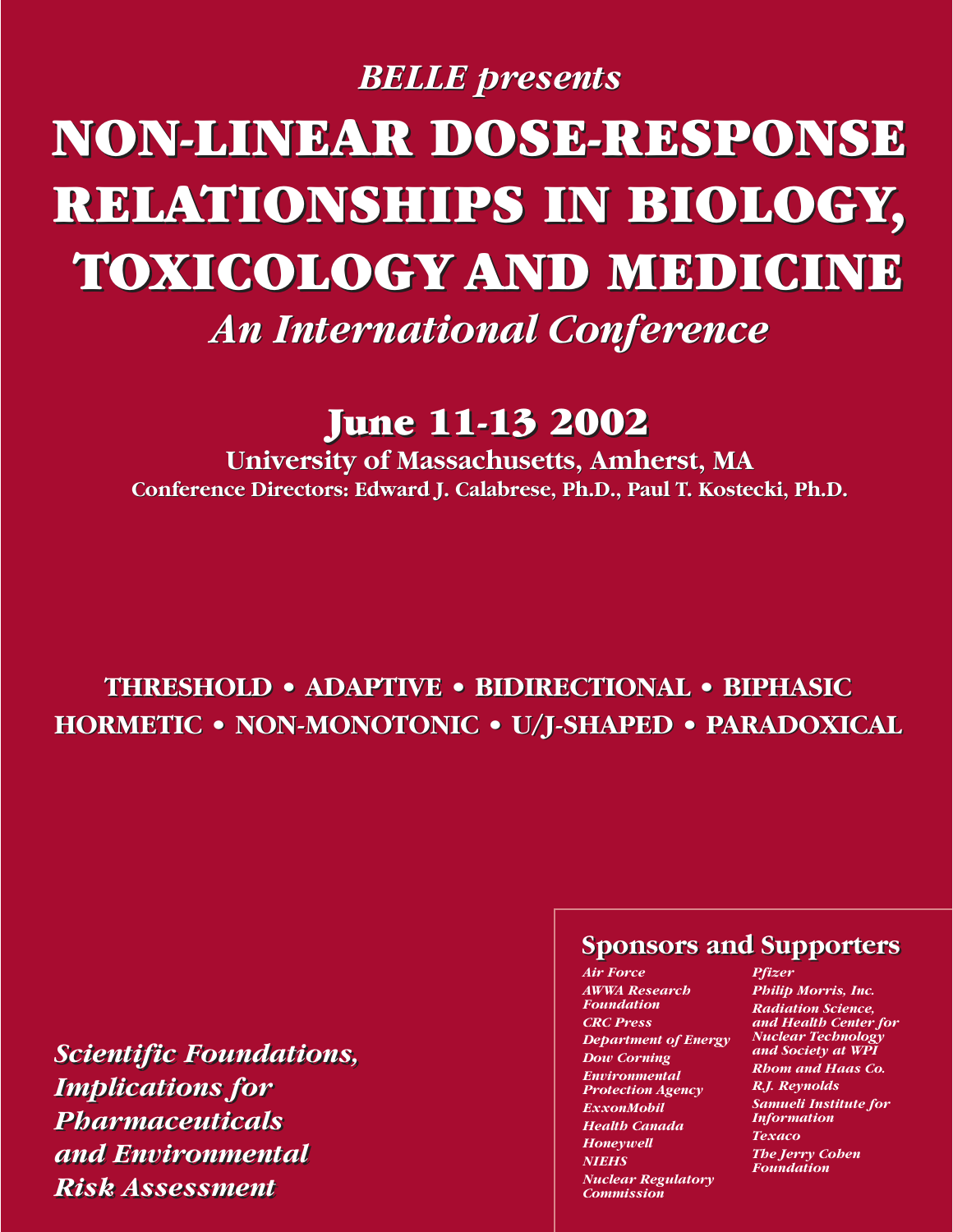### **Conference Scientific AdvIsory Board**

**Iris Bell**, M.D., Ph.D., *The University of Arizona College of Medicine* **Michael P. Bolger**, Ph.D., *US FDA*

**Richard Bond**, Ph.D., *University of Houston*

**Giovanni Carelli**, Ph.D., *Catholic University of Sacred Heart, Italy* **Peter M. Chapman**, Ph.D., *EVS Environmental Consultants, Ltd., Canada*

**George P. Daston**, Ph.D., *Procter & Gamble Company* 

**David M. Diamond**, Ph.D., *University of South Florida*

**Ludwig E. Feinendegen**, M.D., *Heinrich-Heine-University Duesseldorf, Germany*

**Donald E. Gardner**, Ph.D., *Inhalation Toxicology Association*

**John H. Graham**, Ph.D., *Berry College, Dept of Biology*

**A. Wallace Hayes**, Ph.D., *The Gillette Company*

**Michael Jayjock**, Ph.D., *Rohm & Haas*

**Wayne Jonas**, M.D., *Samueli Institute, Alexandria, VA*

**Ralph L. Kodell**, Ph.D., *NCTR* **Walter J. Kozumbo**, Ph.D., *AFOSR/NL*

**Shu-Zheng Liu**, M.D., *Norman Bethune University of Medical Sciences, P.R.China*

**Werner K. Lutz**, Ph.D., *University of Wuerzburg, Germany*

**Harihara M. Mehendale**, Ph.D. DABT, *Northeast Louisiana University*

**Ricardo Ochoa**, Ph.D., *Pfizer* **James T. Oris**, Ph.D., *Miami*

*University* **Wim Passchier**, Ph.D., *Health Council of the Netherlands*

**Suresh I.S. Rattan**, Ph.D., D.Sc., *University of Aarhus, Denmark* **Denise Robinson**, Ph.D., *ILSI Health*

*and Environmental Sciences Institute* **George M. Rusch**, Ph.D., *Honeywell International*

**Leslie Stayner**, Ph.D., *NIOSH*

**Kenneth R. Still**, Ph.D., MBA, *Naval Health Research Center/TD*

**Elmer Szabadi**, Ph.D., *Queen's Medical Center, Div of Psychiatry, UK* **Bailus Walker**, Jr., Ph.D., MPH,

*Howard University College of Medicine* **Richard Wilson**, Ph.D., *Harvard University*

**Raymond Yang**, Ph.D., *Colorado State University*

**Nasser H. Zawia,** Ph.D., *University of Rhode Island*

**Ed Zillioux**, Ph.D., *FPL Environmental Services*

# **PLATFORM PRESENTATIONS**

# **TUESDAY, JUNE 11, 2002**

*Morning*

### *WELCOME* **PLENARY**

**Moderator:** Paul T. Kostecki, *University of Massachusetts, Amherst, MA*

- **Biphasic Dose Responses in the Biological Sciences** Edward J. Calabrese, *University of Massachusetts, Amherst, MA* **8:50am**
- **Implications of Non-Linearity for Ecotoxicological Risk Assessment** Keith Solomon, *University of Guelph, Guelph, Ontario, Canada* **9:30am**
- **Break 10:10am**

**8:45am**

- **Evolutionary Foundations of Non-Linearity** Lorenz Rhomberg, *Gradient Corporation, Cambridge, MA* **10:40am**
- **Risk Assessment Implications of Non-Linear Dose-Responses** William F. Greenlee, *Chemical Industry Institute of Toxicology, Research Triangle Park, NC;* Frederick J. Miller, *CIIT Centers for Health Research, Research Triangle Park,NC;* Rory B. Conolly, *Center for Computational Biology & Extrapolation Modeling, Research Triangle Park, NC* **11:20am**

#### **Noon LUNCHEON SPEAKER**

**REPORTING ON TOXICOLOGY AND RISK ASSESSMENT Joscelyn Kaiser,** *Science News Reporter, Science*

*Afternoon*

### **CHEMICAL**

**Moderator:** John DeSesso, *Mitretek Systems, Inc., Falls Church, VA*

#### **Complex Shapes of Dose-Response Curves as the Summation of Underlying Low-Dose-Linear and Saturable Processes** Rory Conolly, *CIIT Centers for Health Research, Research Triangle Park, NC* David W. Gaylor, *Sciences International, Inc., Little Rock, AR* Kevin W. Gaido, *CIIT Centers for Health Research, Research Triangle Park, NC* Werner K. Lutz, *University of Wurzburg, Wurzburg* **1:30pm**

- **From Mice to Men, Cancers Are Not Certain at Old Age**  Francesco Pompei & Richard Wilson, *Harvard University, Cambridge, MA* **1:50 pm**
- **Implications of Hormesis in Developmental Toxicology Risk Assessment** Mehdi Razzaghi, *Bloomsburg University, Bloomsburg, PA* **2:10pm**
- **Using Dose and Time to Predict Acute and Chronic Toxicity**  Karl Rozman, *University of Kansas Medical Center, Kansas City, KS* **2:30pm**
- **Experiences with Non-Linear Dose-Response Relationships in Chemical Evaluations** Dennis Jones, *ATSDR, Atlanta, GA* **2:50pm**

**Break 3:10pm**

#### **Risk Modeling Implications of Mechanistic Differences between Low and High Dose Effects of Arsenic** Christopher Wells,Tracey M. Slayton, Barbara C. Beck & Thomas A. Lewandowski, *Gradient Corporation, Cambridge, MA* **3:40pm**

- **Hormesis, Low Dose Carcinogenicity and Low Dose Anti-Carcinogenicity Occur in the Same Animal and with the Same Chemical** Richard Wilson, *Harvard University, Cambridge, MA* **4:00pm**
- **Data for Trichloroethylene-Induced Kidney Tumors in Rodents Suggest an Epigenetic Mechanism of Action**  Amy Lavin, *International Life Sciences Institute, Washington, DC* **4:20pm**

Catherine F. Jacobson & John M. DeSesso, *Mitretek Systems, Inc., Falls Church, VA*

**Quantitation of the Dose Response for Formation of DNA Adducts in Rat Liver by 2-Acetylaminofluorene** Gary Williams, Michael J. Iatropolous, Jian-Dong Duan & Alan M. Jeffrey, *New York Medical College, Valhalla, NY* **4:40pm**

**End 5:00pm**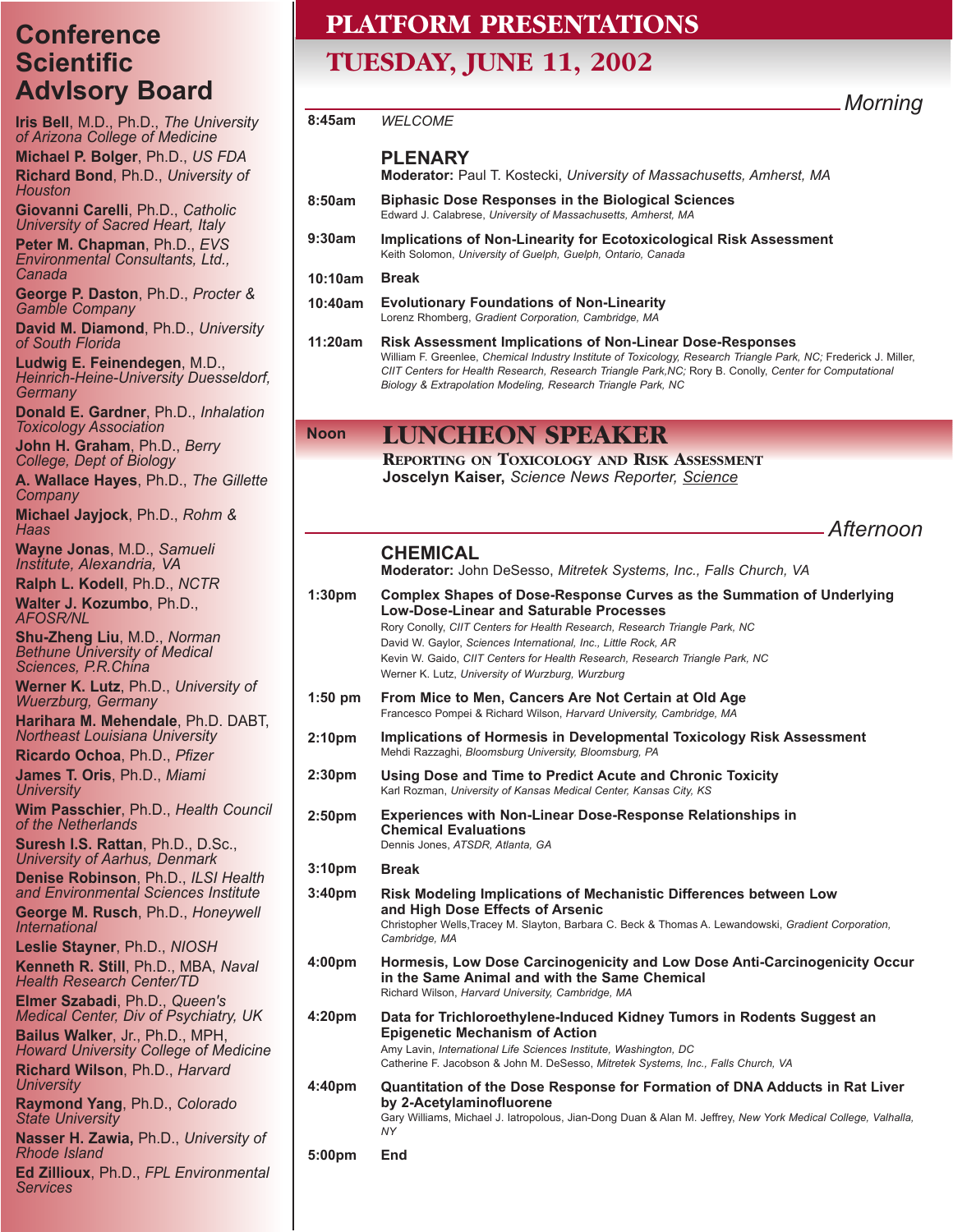# **PLATFORM PRESENTATIONS WEDNESDAY, JUNE 12, 2002**

**RADIATION**

**Moderator:** Klaus Becker, *Berlin, Germany* **Impact of Cellular Defense Mechanisms and Bystander Effects on a Multi-Stage Carcinogenesis Model** Helmut Schollnberger, *University of Salzburg, Salsburg, Austria/Europe;* Margaret G. Menache, *University of New Mexico, Albuquerque, NM;* Rod Stewart, *Pacific Northwest National Laboratory (PNNL), Richland, WA;* Werner Hofmann, *University of Salzburg, Salsburg, Austria/Europe* **Human Cells Respond to Changes in Background Radiation by Inducing Specific Heat Shock Protein Members** Satya P. Saxena, Neerad C. Mishra, & Steven P. Allen, *Lovelace Respiratory Research Institute, Albuquerque, NM;* Raymond A. Guilmette, *Los Alamos National Laboratory, Los Alamos, NM* **Low-Dose Protective Mechanisms: Implications for Risk Assessment** Bobby R. Scott, Dale M. Walker, Vernon Walker, James Aden, & Yohannes Tesfaigzi, *Lovelace Respiratory Research Institute, Albuquerque, NM* **Non-Linear Dose-Response Curves in the Immune System Following Whole-Body X-Irradiation**  Shu-Zheng Liu, *Norman Bethune University of Medical Sciences, Changchun, China* **The Hormetic Health Effects of Radiation Observed in the Incident of Co-60 Contaminated Apartments in Taiwan** Y.C. Luan, M.C. Shieh, S.T. Chen, K.L. Soong, & W.K. Wang, *Nuclear Science & Technology Association, Taipei, Taiwan, ROC;* C.M. Tsai, *Atomic Technology Foundation, Taipei, Taiwan, ROC;* W.L. Chen, T.S Chou, S.H. Mong, J.T. Wu & C.P. Sun, *NBC Protection Society, Taipei, Taiwan, ROC* **Break 10:10am Dose-Response Relationship: Chromosome Aberrations in Residents at the High Background Radiation Areas in Ramsar, Iran** S.M. Javad Mortazavi & Takaji Ikushima, *Kyoto University of Education, Kyoto, Japan;* P. Andrew Karam, U*niversity of Rochester, Rochester, NY* **Survival in Human Prostrate Cells Exposures Samples** David Anick, *Harvard University, Cambridge, MA* **Break Dose Effects 8:30am 8:50am 9:10am 9:30am 9:50am 10:40am 1:30pm 1:55 pm 2:20pm 2:45pm 3:10pm 3:40pm** *Medical Center*

*Morning*

**Residential Radon in U.S. Counties vs. Lung Cancer in Women who Predominantly Never Smoked**  K.T. Bogen, *Lawrence Livermore National Laboratory, Livermore,* CA; J. Cullen, *University of California Berkeley, Berkeley, CA* **11:00am**

- **Treatment of Confounding Factors in Ecological Study Test of Linear-No Threshold Theory** Bernard Cohen, *University of Pittsburgh, Pittsburgh, PA* **11:20am**
- **The Bolton-Brush Radiographic Growth Studies** B. Holly Broadbent & P.S. Rao, *Case Western Reserve University, Cleveland, OH* **11:40am**

# **PLATFORM PRESENTATIONS**

# **THURSDAY, JUNE 13, 2002** *Morning*

### **BIOMEDICAL**

**Moderator:** David Diamond, *University of South Florida, Tampa, FL*

**Non-Linear Functions between Stress Hormones, Brain Plasticity and Memory 8:00am**

David Diamond, *University of South Florida, Tampa, FL*

- **Biphasic Effects of Progesterone Treatment on Proliferation of Normal and Malignant Human Ovarian Surface Epithelial Cells** Viqar Syed & Shuk-Mei Ho, *University of Massachusetts Medical School, Worcester, MA* **8:20am**
- **Two Examples of Paradoxical Pharmacology Using** *In Vivo* **Animal Models of Disease** Kenda LJ Evans, Zsuzsanna Callaerts-Vegh, *University of Houston, Houston, TX;* Felix Shardonofsky, *Texas Children's Hospital, Houston, TX;* Heather Giles, *GlaxoSmithKline, Herfordshire, UK;* Richard Bond, *University of Houston, Houston, TX* **8:40am**
- **Using** *C. elegans* **to Model Induced Stress Resistance and Life Span Hormesis**  James Cypser & Thomas E. Johnson, *University of Colorado, Boulder, CO.* **9:00am**
- **Biological Aging and Its Hormetic Modulation by Repeated Challenge** Suresh Rattan, *University of Aarhus, Aarhus, Denmark* **9:20am**

# **Noon LUNCHEON SPEAKER**

### **RISK ASSESSMENT MILESTONES**

**John Doull, M.D., Ph.D.,** *Dept of Pharmacy, Toxicology and Therapeutics, University of Kansas*

### *Afternoon*

### **ULTRA-LOW DOSES AND MEDICINE**

**Moderator:** Wayne Jonas, *Samueli Institute, Alexandria, VA*

- **Effects of Low Dose Cadmium on Stress Proteins and** Jaya Gaddipati, Rajesh Kumar NV, *Uniformed Services University of the Health Sciences, Bethesda, MD;* William Achanzar, *NCI at NIEHS, Research Triangle Park, NC;* Radha K. Maheshwari, Wayne Jonas, *Uniformed Services University of the Health Sciences, Bethesda, MD* **Non-Immunological Sensitization: A Nonlinear Host Dose-Response to Repeated Low Level Chemical** Iris Bell, *The University of Arizona College of Medicine, Tucson, AZ;* Carol Baldwin, Gary E. Schwartz, *University of Arizona, Tuscon, AZ* **Ultra-low Doses and Biological Responses: A Review of the Literature and Recent Experiments** Wayne B. Jonas, *Samueli Institute, Alexandria, VA* **High Sensitivity 1 H-NMR Studies of Homeopathic**
	- **Remedies: Unexplained Peaks in the Spectra of Some**
	- **Challenges to the Investigation of Low and Ultra-Low**
	- Roeland van Wijk, *University of Utrecht, Geldermalsen, The Netherlands* **Low Dose Effects in Pulmonary Disease 4:05pm**
	- Rebecca Bascom, *Penn State Milton S. Hershey Medical Center, Hershey, PA*

#### **POSTER SESSION 4:30pm-**

*(see listing of posters at the end of the program)* **6:30pm**

- **Hormetic vs Inhibitory Effects in Sea Urchin Bioassays**  Giovanni Pagano, *Istituto Nazionale Tumori, Naples, Italy* **Break Non Linear Factors Affecting Exposure and Risk to Anthrax** Dennis Jones, *ATSDR, Atlanta, GA* **Biphasic Effects of Cardiac Glycosides (Ouabain) on Vascular Smooth Muscle Cell Proliferation**  Julius Allen, Joel Abramowitz & Ashihan Aydemir-Koksoy, *Baylor College of Medicine, Houston, TX* **Altered Phenotype in Glial Cells Underlies the Low-Dose Neuroprotection Against Neurotoxicity**  Victor M. Pentreath*, University of Salford, Salford, UK;* Mark R. Cookson, *Mayo Clinic, Jacksonville, FL;* Carole Mead, *Christie Hospital, Manchester, UK;* Debbie Slamon, *AstraZeneca Pharmaceuticals, Cheshire, UK* **Is the Hygiene Hypothesis an Example of Hormesis?** John A. Bukowski, *ExxonMobil Biomedical Sciences, Inc., Annandale, NJ;* Philip G. Lewis, *Rohm and Haas Company, Bristol, PA* **Tissue-Specific Dysfunction Induced by Menadione in Blood Vessels: Mechanisms for U-shape Dose-9:40am 10:00am 10:30am 10:50am 11:10am 11:30am 1150am**
	- **Response Curve** Jin-Ho Chung & Jee-Yeon Han, *Seoul National University, Soeul, Korea*
- **Lunch 12:10**